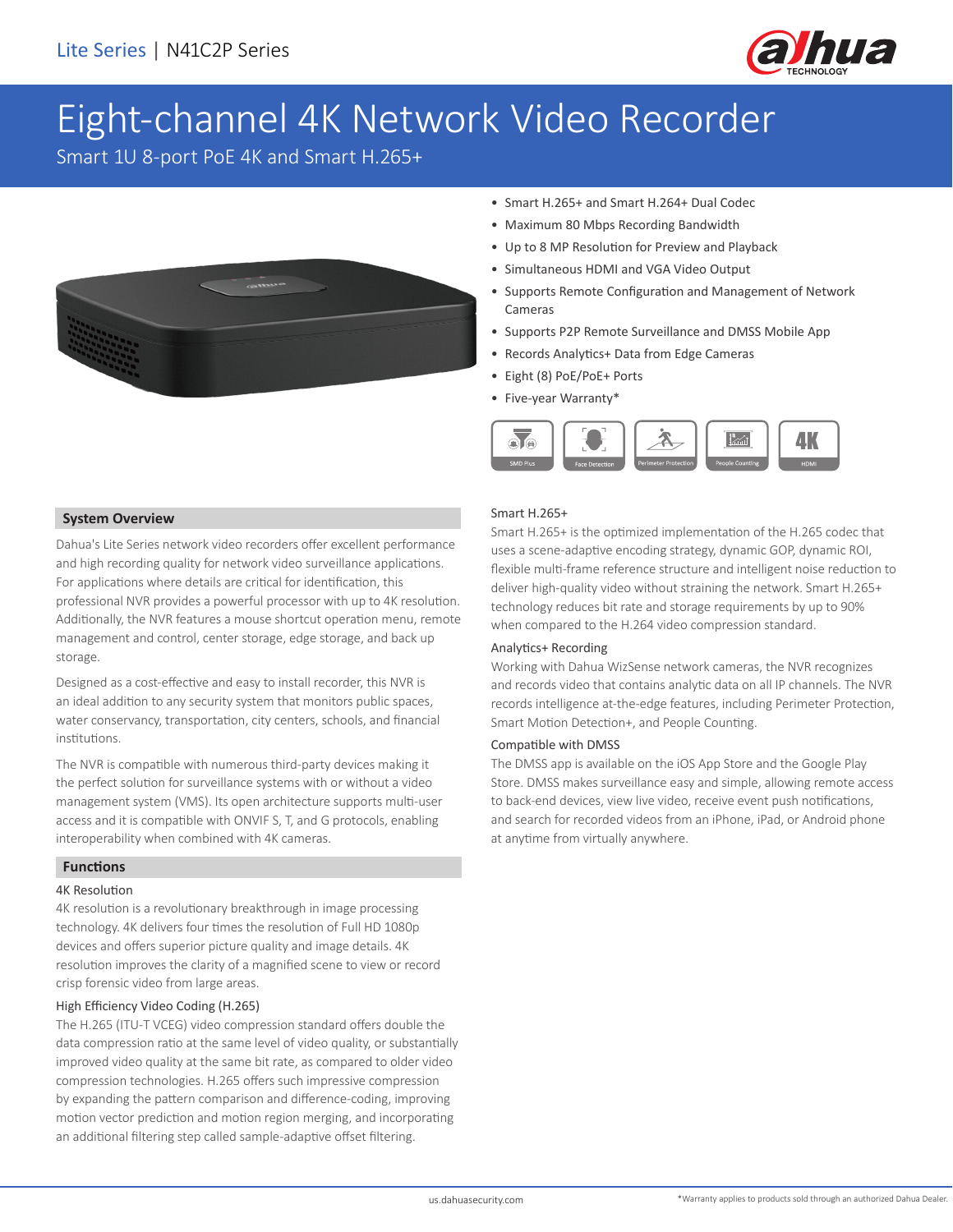## Lite Series | N41C2P Series

### **Technical Specification**

| System                            |          |                                                                                                                                                          |  |  |  |  |
|-----------------------------------|----------|----------------------------------------------------------------------------------------------------------------------------------------------------------|--|--|--|--|
| <b>Main Processor</b>             |          | Industrial-grade Embedded Processor                                                                                                                      |  |  |  |  |
| <b>Operating System</b>           |          | Embedded Linux                                                                                                                                           |  |  |  |  |
| Audio and Video                   |          |                                                                                                                                                          |  |  |  |  |
| IP Camera Input                   |          | Eight (8) Channels                                                                                                                                       |  |  |  |  |
| Audio                             |          | Input: One (1) Channel, RCA<br>Output: One (1) Channel, RCA                                                                                              |  |  |  |  |
| Analytics+ Recording <sup>1</sup> |          |                                                                                                                                                          |  |  |  |  |
| Perimeter<br>Protection           | Channels | Eight (8)                                                                                                                                                |  |  |  |  |
|                                   | Search   | By channel, time, event type                                                                                                                             |  |  |  |  |
| SMD+                              | Channels | Eight (8)                                                                                                                                                |  |  |  |  |
|                                   | Search   | By target classification (human or vehicle)                                                                                                              |  |  |  |  |
| Display                           |          |                                                                                                                                                          |  |  |  |  |
| Interface                         |          | One (1) HDMI<br>One (1) VGA                                                                                                                              |  |  |  |  |
| Native Output Resolution          |          | 3840 x 2160, 1920 x 1080, 1280 x 1024, 1280 x 720                                                                                                        |  |  |  |  |
| <b>Maximum Decoding</b>           |          | Two (2) Channel of 8 MP at 30 fps<br>Four (4) Channels of 4 MP at 30 fps<br>Eight (8) Channels of 2 MP at 30 fps                                         |  |  |  |  |
| Multi-screen Display              |          | 1/4/8/9                                                                                                                                                  |  |  |  |  |
| On-screen Display                 |          | Camera Title, Time, Video Loss, Camera Lock,<br>Motion Detection, Recording                                                                              |  |  |  |  |
| Recording                         |          |                                                                                                                                                          |  |  |  |  |
| Video Compression                 |          | Smart H.265+, H.265, Smart H.264+, H.264, MJPEG                                                                                                          |  |  |  |  |
| <b>Audio Compression</b>          |          | PCM, G.711A, G.711Mu, G.726                                                                                                                              |  |  |  |  |
| Supported IP Camera Resolution    |          | 8 MP, 6 MP, 5 MP, 4 MP, 3 MP, 1080p, 720p, D1                                                                                                            |  |  |  |  |
| Maximum Recording Bandwidth       |          | 80 Mbps                                                                                                                                                  |  |  |  |  |
| Record Mode                       |          | Manual Recording; Alarm Recording;<br>SMD Recording; Smart Recording                                                                                     |  |  |  |  |
| Video Detection and Alarm         |          |                                                                                                                                                          |  |  |  |  |
| <b>General Alarms</b>             |          | Motion detection, privacy masking, video loss,<br>scene changing, PIR alarm, IPC external alarm                                                          |  |  |  |  |
| Anomaly Alarms                    |          | Camera disconnection, storage error, disk full,<br>IP conflict, MAC conflict, login locked, and<br>cybersecurity exception                               |  |  |  |  |
| Analytics+ Alarms                 |          | Face detection, perimeter protection (intrusion<br>and tripwire), IVS, people counting, heat map, and<br>SMD alarms                                      |  |  |  |  |
| <b>Alarm Actions</b>              |          | Recording, snapshot, audio, buzzer, log, preset,<br>and email                                                                                            |  |  |  |  |
| Playback and Backup               |          |                                                                                                                                                          |  |  |  |  |
| Sync Playback                     |          | 1/4/8                                                                                                                                                    |  |  |  |  |
| Search Mode                       |          | Time/Date, Alarm, MD and Exact Search (accurate<br>to one second), Smart Search                                                                          |  |  |  |  |
| <b>Playback Function</b>          |          | Play, Pause, Stop, Rewind, Fast Play, Slow Play,<br>Reverse, By Frame, Full Screen, Backup Selection<br>(video clip or file), Partial Zoom, Audio On/Off |  |  |  |  |
| Backup Mode                       |          | USB Device, Network                                                                                                                                      |  |  |  |  |

### Third-party Support Third-party Support Dahua, Arecont Vision, AXIS, Bosch, Brickcom, Canon, CP Plus, Dynacolor, Honeywell, Panasonic, Pelco, Samsung, Sanyo, Sony, Videotec, Vivotek, and others Network Ethernet One (1) RJ-45 Port (10/100 Mbps), Self-adaptive PoE Eight (8) Ports (IEEE802.3af/at) Network Function HTTP; HTTPS; TCP/IP; IPv4/IPv6; UPnP; SNMP; RTSP; UDP; SMTP; NTP; DHCP; DNS; IP Filter; DDNS; FTP; Alarm Server; IP Search (Support Dahua IP camera; DVR; NVS); P2P; Auto register Maximum User Access 128 Mobile Operating System IOS, Android Browser Chrome, IE 9 or later Interoperability ONVIF Profiles S,T,G; CGI, SDK Storage Internal HDD One (1) SATA III Port, Up to 10 TB capacity per HDD HDD Mode Single Auxiliary Interface USB USB Two (2) USB 2.0 Ports (rear panel) Electrical Power Supply 53 VDC, 1.36 A NVR Power Consumption < 10 W, without HDD Total PoE Budget 25.5 W single port, 72 W total Environmental Operating Conditions –10° C to +50° C (+14° F to +122° F), 10% to 93% RH Storage Conditions 0° C to +40° C (32° F to 104° F), 30% to 85% RH Construction Dimensions (W x L x H) 270.0 mm x 206.50 mm x 47.50 mm (10.63 in. x 8.12 in. x 1.80 in.) Net Weight 0.70 kg (1.54 lb), without HDD Gross Weight 1.80 kg (3.97 lb), without HDD Certifications Safety EN62368-1 UL 62368-1 CAN/CSA C22.2 No.62368-1-14 Electromagnetic Compatibility (EMC) CFR 47 FCC Part 15 Subpart B EN55032, EN55024, EN55035, EN61000-3-2, EN61000-3-3, EN50130-4

<sup>1.</sup> The recorder Analytics+ functions are available only when connected to a Dahua network camera with Analytics+ functionality.